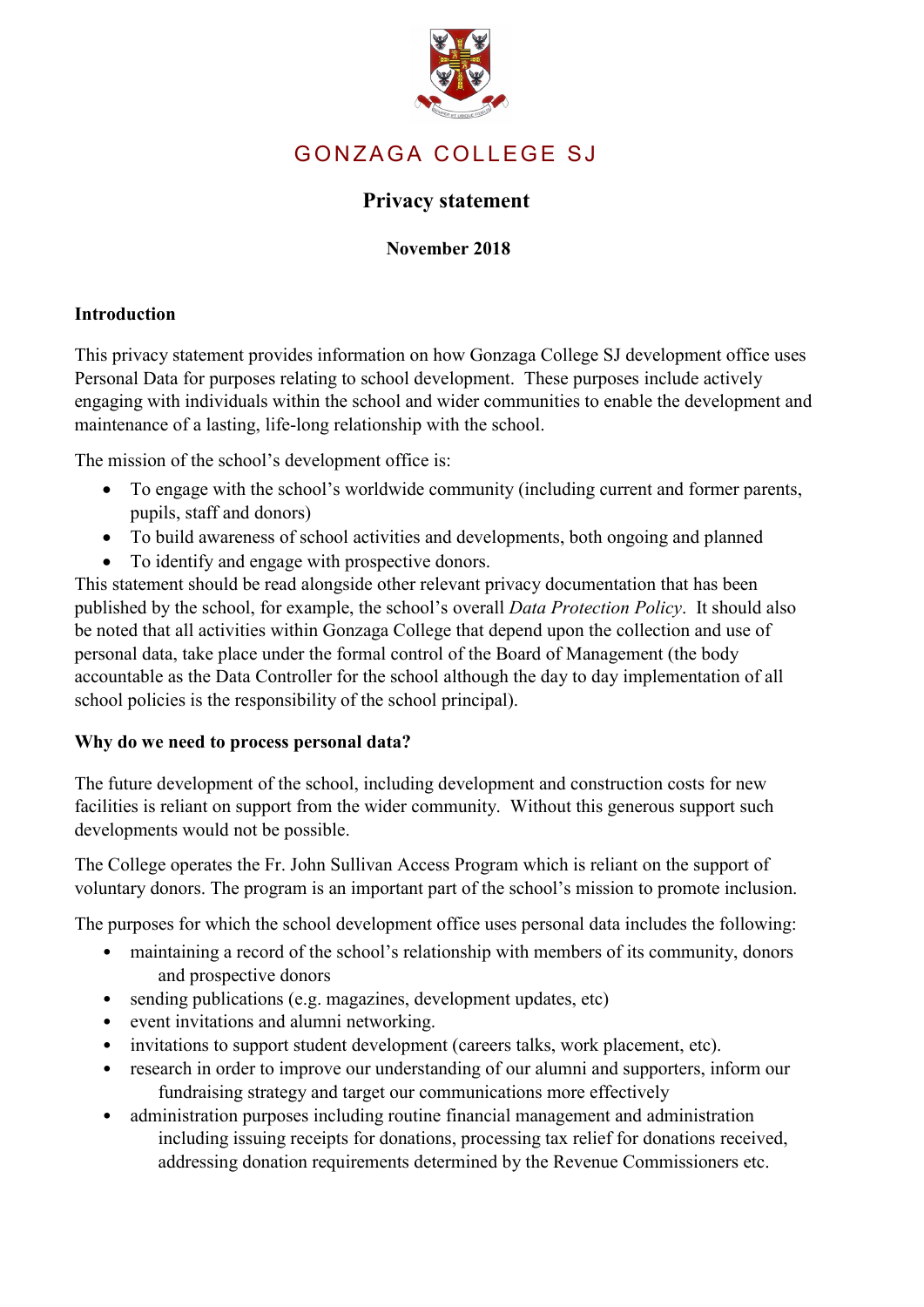#### **Legal bases for using your information**

Whenever the school is engaged in processing personal data, we ensure that each processing activity relies upon an appropriate lawful basis. This means that one or more of the following will apply:

- (i) you have given your consent to processing for one or more specific purposes;
- (ii) processing is necessary for compliance with a legal obligation to which the school is subject;
- (iii)processing is necessary for the performance of a task carried out in the public interest or in the exercise of official authority vested in the school;
- (iv)processing is necessary for the purposes of the legitimate interests pursued by the school or by a third party.

The principal legal bases underlying the processing of personal data undertaken by the school development office are set out below.

Legitimate Interest. This means using your information is necessary for the School's legitimate interests (you have the right to object at any time to this processing and it is not allowed if your interests and fundamental rights override our legitimate interests).

Specifically, the School has a legitimate interest in:

- Publicising and promoting the School in effective ways. This may include using photographs of you at our school events in promotional material.
- Raising funds to benefit school life, improve the School infrastructure and provide feesupport via bursaries and scholarships.
- Maintaining relationships with alumni and the school community, including fundraising activity.
- Maximising opportunities for pupils past and present to benefit from the expertise of our wider community of supporters.
- Enabling former pupils to keep in touch with their school friends and teachers, socialise and network professionally.
- Confirming the identity of prospective donors and their background and donor due diligence.

Necessary for contract. We may use your information to perform our obligations under a contract with you, for example, to send you tickets for an event you wish to attend.

Legal obligation. We may use your information in order to comply with a legal obligation, for example, to comply with Revenue rules and ensure that any large donations are legally given.

Performance of a task carried out in the public interest. For example when we use your information to facilitate the efficient operation of the School.

Consent. We may ask for your consent to use your information in certain ways as an alternative to relying on any of the bases above. For example, we may ask for your consent before taking or using some photographs and videos if the photograph or video is more intrusive and we cannot rely on legitimate interests. (You can revoke this consent at any time. Please speak to the school if you would like to withdraw any consent given.)

# **What personal data is processed and for what purposes?**

(i) We collect personal information (name, date of birth, relationship with other members of the School community) for the upkeep of our records. Contact details (address, email address, telephone number) help us to keep our community up to date on news from the School, upcoming events and activities including fundraising.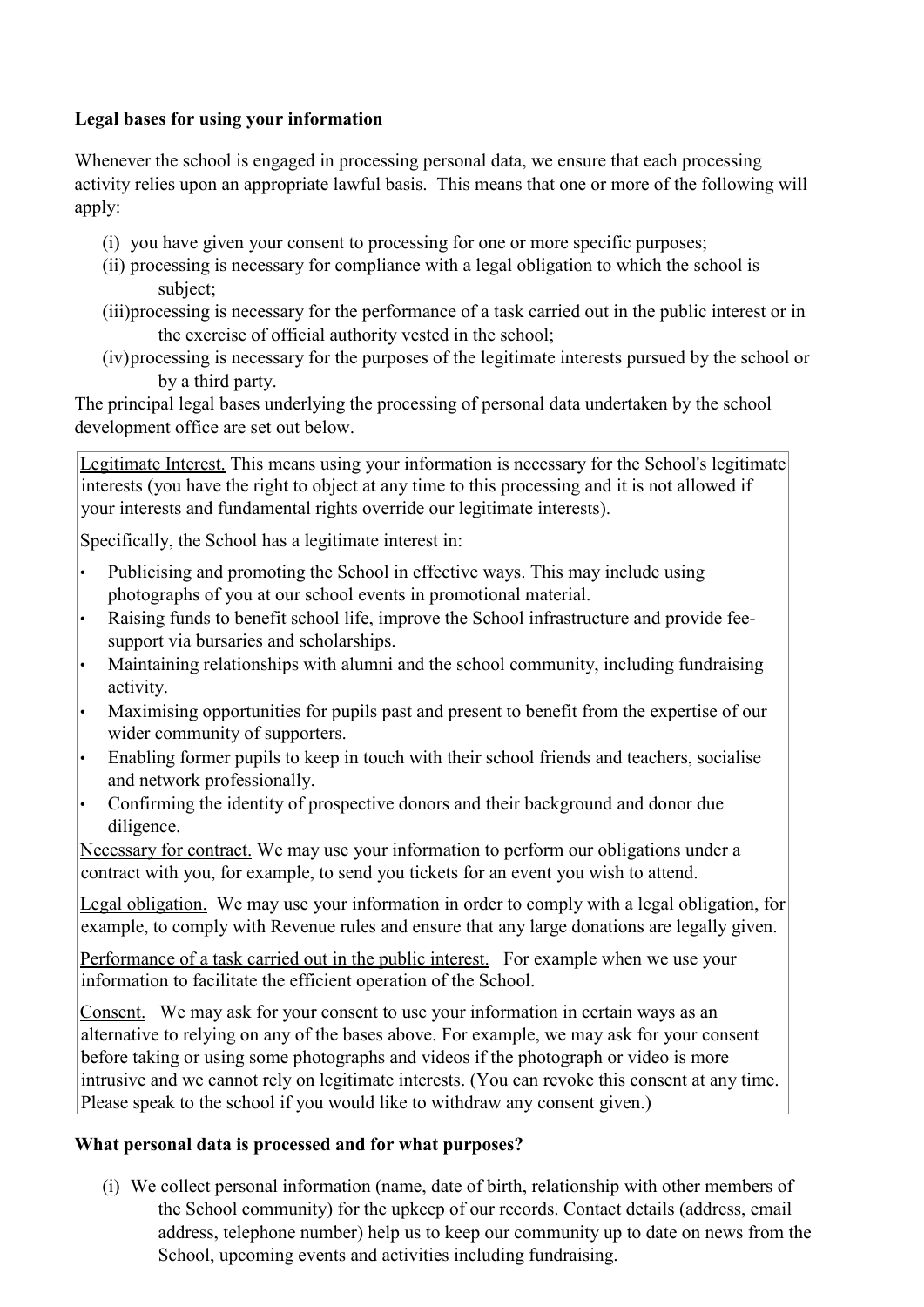- (ii) We collect professional details (occupation, employer, nature of business, employer location) to identify members of our community who could potentially help our pupils in finding work experience/internships, or volunteer within our wider careers programme.
- (iii)We keep details of your interests and hobbies to help us create events and communications which appeal to our school community (e.g. any interest in philanthropy and volunteering, golf events for those who have indicated an interest).
- (iv)Photographs from the school archive and those taken at school events are stored and used in our communications to publicise our work.
- (v) Donation/Financial information (donation amount, date, purpose/restriction, regular payment details) is stored and processed to maintain accurate financial records for the School, and to comply with Charities Regulator and Revenue Commissioners guidelines.
- (vi)We may supplement any data provided to us by using publicly available information such as directorships, trusteeships, philanthropic history, geographical information, public measure of affluence, networks, news to help us learn more about our community members and focus our fundraising efforts.
- (vii) We will keep details of school events attended, correspondence and communication preferences to help us communicate with our school community appropriately.

# **How we collect and secure data and how long we keep it**

Generally, the School receives Personal Data from the individual directly. For example, a significant proportion of the information we hold on alumni, friends and supporters comes from them filling in a form, or by corresponding with us by telephone, email or otherwise.

In a few cases Personal Data may be supplied to us by third parties (for example another supporter) or collected from publicly available resources. If these circumstances we will contact you at an early opportunity to tell you how, and for what purpose, it has been supplied to us (unless we know that you have already been made aware of this information).

The period for which we retain your information is determined by the specific purpose for which the data is being processed. This means that we must delete your data if when it is no longer required to serve a particular purpose. We will also delete your personal data if you ask us to do so (and there is no other legal basis that requires us to retain that data).